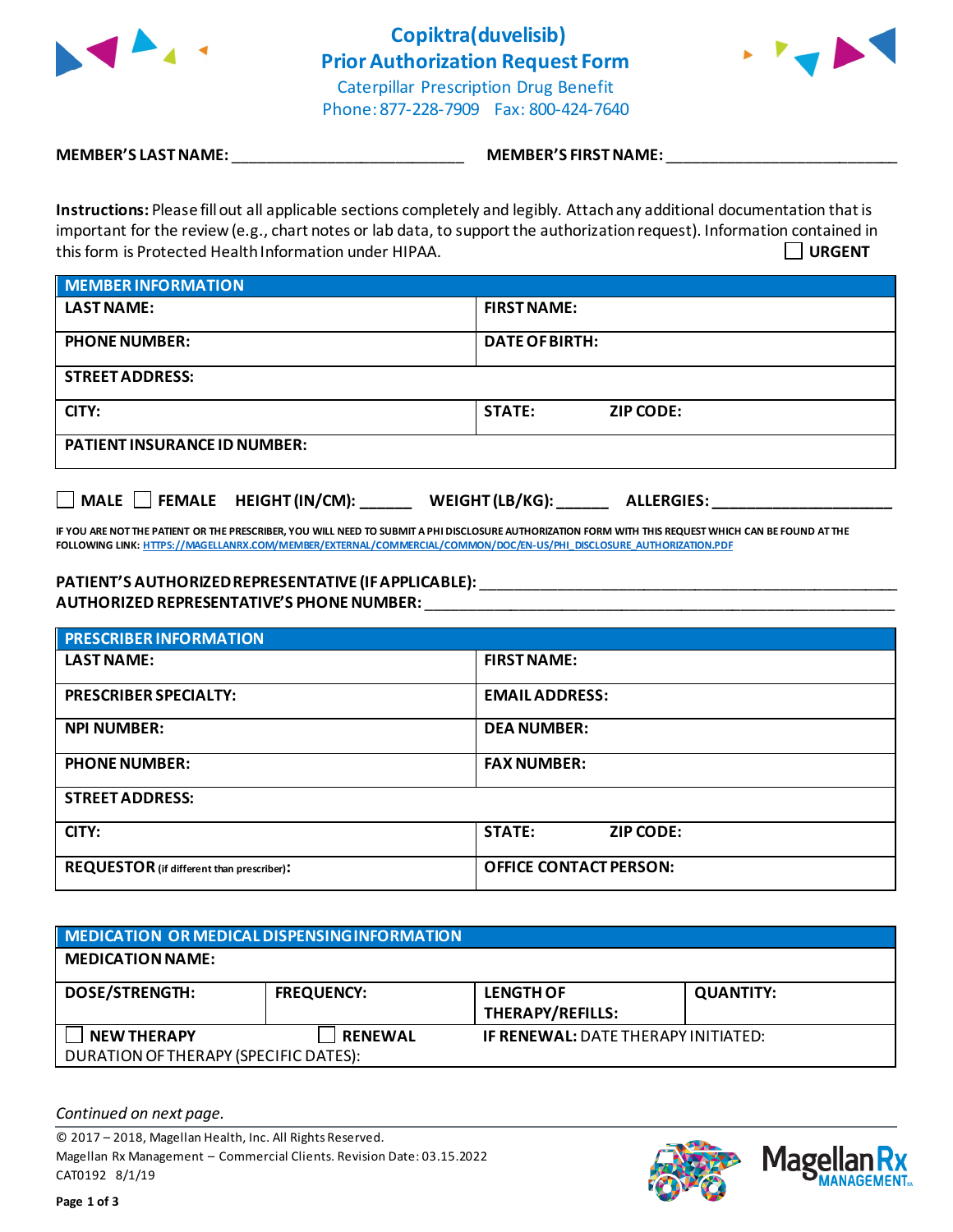

## **Copiktra(duvelisib) Prior Authorization Request Form**



Caterpillar Prescription Drug Benefit Phone: 877-228-7909 Fax: 800-424-7640

| <b>MEMBER'S LAST NAME:</b> NAME                                                                                                                                                   | <b>MEMBER'S FIRST NAME:</b>                                                                                                                                                                                                                                                                                                                                                                                                                                                                                                                                                                                                                                                                                                                                                                                                                                      |                                                       |  |
|-----------------------------------------------------------------------------------------------------------------------------------------------------------------------------------|------------------------------------------------------------------------------------------------------------------------------------------------------------------------------------------------------------------------------------------------------------------------------------------------------------------------------------------------------------------------------------------------------------------------------------------------------------------------------------------------------------------------------------------------------------------------------------------------------------------------------------------------------------------------------------------------------------------------------------------------------------------------------------------------------------------------------------------------------------------|-------------------------------------------------------|--|
|                                                                                                                                                                                   | 1. HAS THE PATIENT TRIED ANY OTHER MEDICATIONS FOR THIS CONDITION?                                                                                                                                                                                                                                                                                                                                                                                                                                                                                                                                                                                                                                                                                                                                                                                               | YES (if yes, complete below)<br><b>NO</b>             |  |
| <b>MEDICATION/THERAPY (SPECIFY</b><br>DRUG NAME AND DOSAGE):                                                                                                                      | <b>DURATION OF THERAPY (SPECIFY</b><br>DATES):                                                                                                                                                                                                                                                                                                                                                                                                                                                                                                                                                                                                                                                                                                                                                                                                                   | <b>RESPONSE/REASON FOR</b><br><b>FAILURE/ALLERGY:</b> |  |
| <b>2. LIST DIAGNOSES:</b>                                                                                                                                                         |                                                                                                                                                                                                                                                                                                                                                                                                                                                                                                                                                                                                                                                                                                                                                                                                                                                                  | ICD-10:                                               |  |
| □ Relapsed or refractory chronic lymphocytic leukemia(CLL)<br>$\square$ Small lymphocytic leukemia (SLL)<br>□ Other diagnosis: __________________ICD-10 Code(s): ________________ |                                                                                                                                                                                                                                                                                                                                                                                                                                                                                                                                                                                                                                                                                                                                                                                                                                                                  |                                                       |  |
| PRIOR AUTHORIZATION.                                                                                                                                                              | 3. REQUIRED CLINICAL INFORMATION: PLEASE PROVIDE ALL RELEVANT CLINICAL INFORMATION TO SUPPORT A                                                                                                                                                                                                                                                                                                                                                                                                                                                                                                                                                                                                                                                                                                                                                                  |                                                       |  |
| <b>Clinical Information:</b><br>documentation with dates of service.<br>physician feels is important to this review?                                                              | Diagnosis of relapsed or refractory chronic lymphocytic leukemia (CLL) or small lymphocytic leukemia (SLL):<br>Has patient had at least two prior therapies? $\Box$ Yes $\Box$ No Please provide documentation with dates of service.<br>Has the patient had an autologous transplant within 6 months of starting Copiktra? $\Box$ Yes $\Box$ No Please provide<br>Has the patient had and allogeneic transplant? $\Box$ Yes $\Box$ No Please provide documentation with dates of service.<br>Has the patient been previously treated with another P13K inhibitor such as Zydelig(idelalisib)? $\Box$ Yes $\Box$ No<br>Has the patient been previously treated with a Bruton's inhibitor such as Imbruvica (ibrutinib)? $\Box$ Yes $\Box$ No<br>Are there any other comments, diagnoses, symptoms, medications tried or failed, and/or any other information the |                                                       |  |
| information is received.                                                                                                                                                          | Please note: Not all drugs/diagnosis are covered on all plans. This request may be denied unless all required                                                                                                                                                                                                                                                                                                                                                                                                                                                                                                                                                                                                                                                                                                                                                    |                                                       |  |
|                                                                                                                                                                                   | ATTESTATION: I attest the information provided is true and accurate to the best of my knowledge. I understand that<br>the Health Plan, insurer, Medical Group or its designees may perform a routine audit and request the medical<br>information necessary to verify the accuracy of the information reported on this form.                                                                                                                                                                                                                                                                                                                                                                                                                                                                                                                                     |                                                       |  |
| Prescriber Signature or Electronic I.D. Verification:                                                                                                                             |                                                                                                                                                                                                                                                                                                                                                                                                                                                                                                                                                                                                                                                                                                                                                                                                                                                                  | Date:                                                 |  |
|                                                                                                                                                                                   | <b>CONFIDENTIALITY NOTICE:</b> The documents accompanying this transmission contain confidential health information that is legally privileged. If<br>you are not the intended recipient, you are hereby notified that any disclosure, copying, distribution, or action taken in reliance on the contents                                                                                                                                                                                                                                                                                                                                                                                                                                                                                                                                                        |                                                       |  |
| © 2017 - 2018, Magellan Health, Inc. All Rights Reserved.<br>Magellan Rx Management - Commercial Clients. Revision Date: 03.15.2022<br>CAT0192 8/1/19                             |                                                                                                                                                                                                                                                                                                                                                                                                                                                                                                                                                                                                                                                                                                                                                                                                                                                                  | Magel                                                 |  |